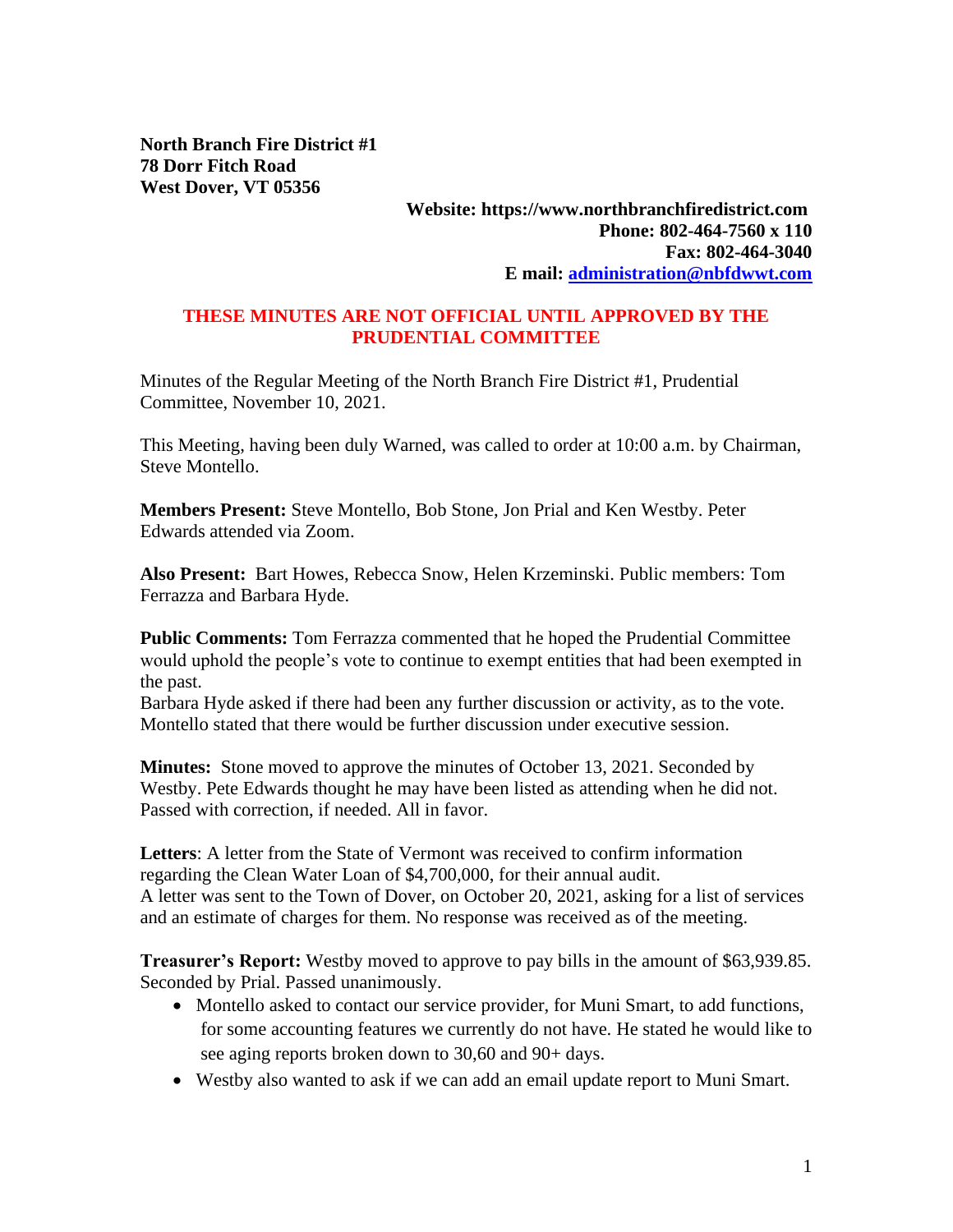- Montello asked to have ready, every Monday, the following: balance sheets from banks, receivables, payroll reports, cash transactions and bank reconciliations.
- Montello wanted update for 2020 and 2021 six-month audits. Snow said she will reach out to the accountant and Edwards said he will review and sign the representation letter they need.
- Montello asked to make corrections to the Profit and Loss/Budget vs. Actual report. Some line items were not specified.
- Montello asked if there was any know capital expenditures coming before the end of the year. Howes stated there was around seven thousand for operations. Montello stated that washing and waterproofing administrations building would be postponed until Spring.
- Montello expressed a need to consolidate accounts on the P&L Reports. Westby said he would work on that with Snow.

# **Chief Operator's Report:** Howes reported the following:

**Operations** 

- Howes hired Berard's Electric to come swap out our influent meter. The old one had faulted.
	- o After installing the new one, it was found the engineer had used an incorrect formula for calculating our influent flow. Our influent flows were reading approximately 14% low on the low end of flows and approximately 25% low on the higher end of flows. Howes contacted Bryan Harrington, at the State, to inform him.
- North Branch had to replace the alternator and battery in the work truck at a cost of \$1,145.01.
- Howes contacted our sales rep, Ian Kasowitz, at Stiles and Ken Dahlinger at Badger about our meters multiple times since the last meeting. Neither Ian nor Howes can get an update from Badger.
- Montello asked what our influent flow was compared to our effluent flow. Howes reported that effluents are considerably higher. Montello said he may recommend to the Board, next year, to do a sanitary survey, to isolate and limit infiltration.
- Prial suggested that we have a monthly report of status of meters to include, nonworking, non-communicating and ones that need to be replaced.
- Montello asked for a report of the number of meters not working.

**Reserve Study Review:** Westby reported on the Reserve Study that was done. He stated that the Reserve Fund was only 17% Funded, and explained changes made to get North Branch out of a high-risk category and to gradually bring North Branch to closer to the "Fully Funded" (100%) level.

• Montello thanked Westby and Howes for the work on the study with the Reserve Study company (Association Reserves) who came from California. He stated that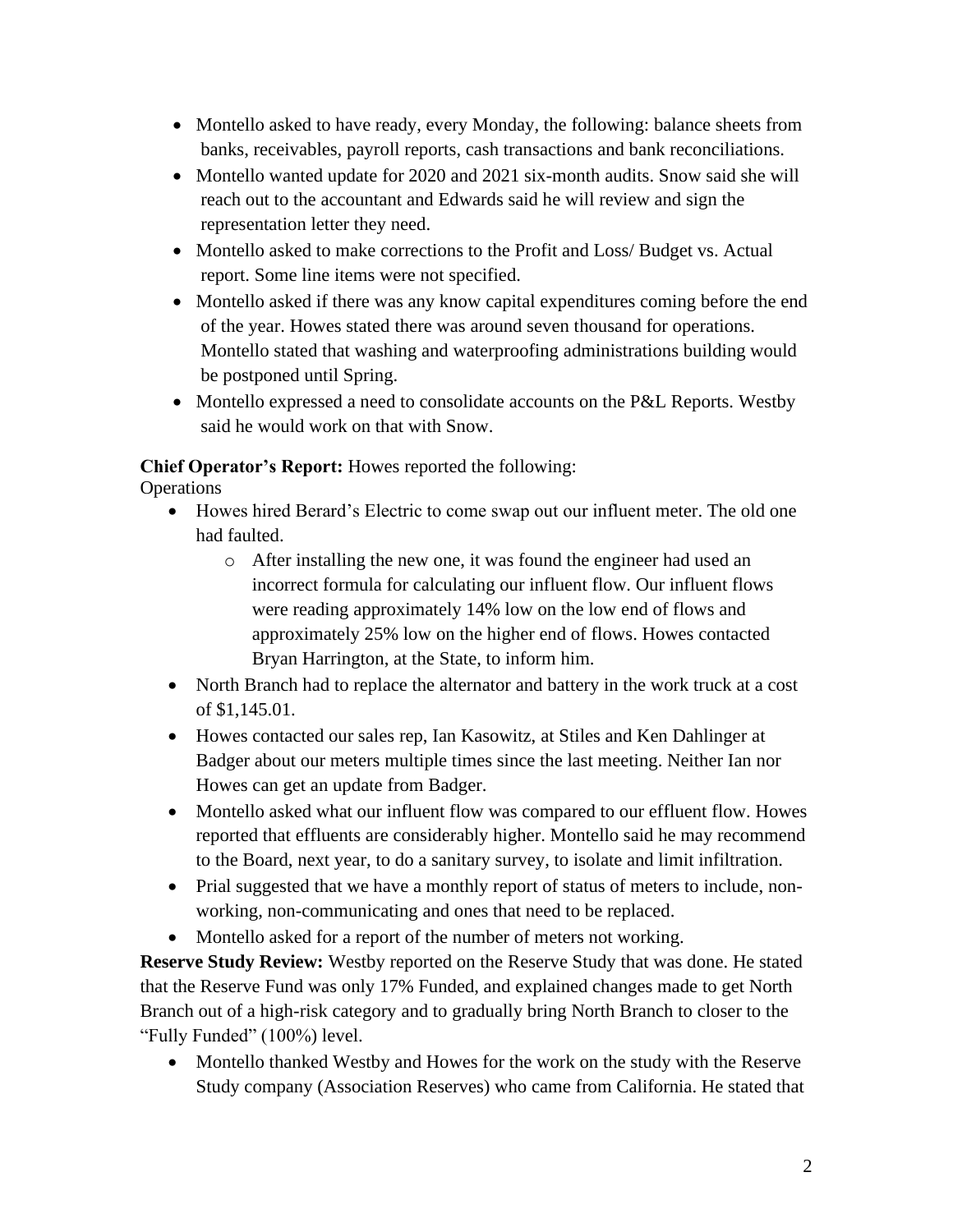it gives confirmation of the previous reserve study done and the Board can move forward, with confidence, on future budgeting. He suggested the results of the study be posted on the website.

## **Future Financial Planning:**

- Prial discussed current policies for obtaining capital. Prial stated the policy of doing inspections for sleeping spaces may not be beneficial to North Branch. He stated his concern for egregious use of our system by some and suggested other ways to monitor usage, possibly an annual audit that would flag someone who may be consistently 10 to 20% over usage allocated for that property. He noted that he will be working with Westby and staff to come up with plan to present to the Board. Edwards suggested to gather data on usage, in the coming months, since it will be a peak usage time, historically.
- Stone asked if North Branch has ever gone over capacity limits. Howes stated that there was only one occasion during the X Games.

**Ordinance Review:** Montello stated that the Board is drafting a revised Ordinance. It will be brought before the full Board, for approval, then get final approval from North Branch's attorney. Since the revised Ordinance will not be completed before the end of the year, Stone moved to extend the Amnesty Program, which reduces the sleeping space rate from \$40.00 per gallon to \$12.00 per gallon, until March 31, 2022. Seconded by Prial. Passed unanimously.

**Tax Sale:** Will be discussed under executive session since the party involved has not been notified as of the meeting.

**New/Other Business:** Prial said fiber internet should be installed within two weeks. **Executive Session:** Stone moved to go into executive session at 11:05. Seconded by Prial. Passed unanimously. The Prudential Committee came out of executive session at 11:43.

## DECISIONS:

Prial made a motion to draft a letter to the currently exempt entities, as per §8.08 of the Ordinance, that meters need to be installed. Seconded by Stone. Passed unanimously. Prial made a motion to move forward with the tax sale for account number RT059. Seconded by Edwards. Passed unanimously.

Prial made a motion to send out corrected bills, for sewer usage, that were sent out with errors on them. Seconded by Stone. Passed unanimously.

- The next Regular Prudential Committee meeting will be on December 8, 2021, at 10:00 a.m.
- The Abatement Hearing is scheduled for December 15, 2021, at 6:00 p.m.

Montello adjourned the meeting at 11:45.

Respectfully submitted,